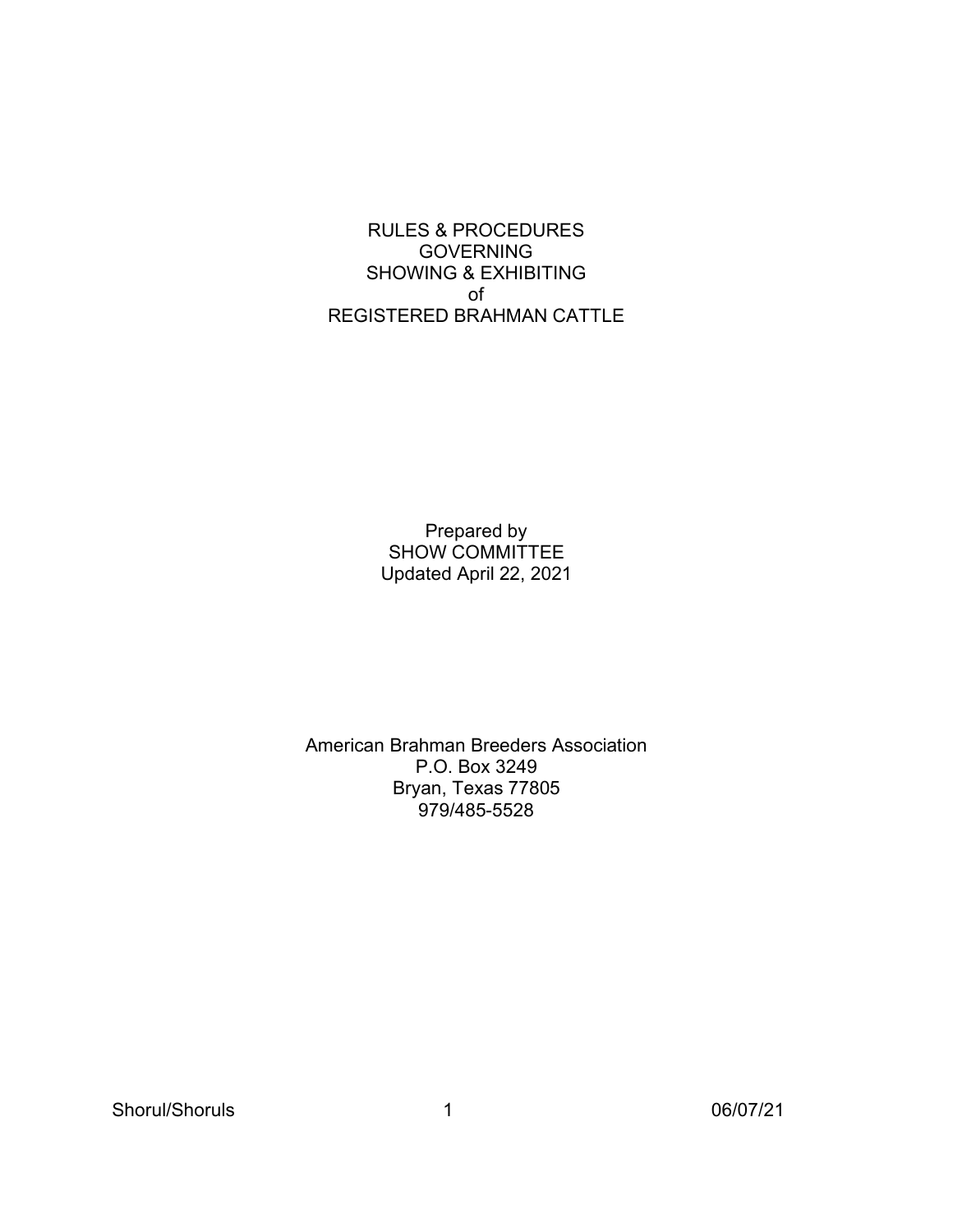#### AMERICAN BRAHMAN BREEDERS ASSOCIATION SPECIAL RULES

The ABBA requires that everyone who exhibits cattle in an ABBA Show must be a member in good standing as either a Junior, Active or Show Member. Please review the ABBA Constitution and Rules to familiarize yourself with the membership levels along with their requirements.

- 1. Animals must be registered in the American Brahman Breeders Association to be eligible to compete in association sponsored shows. The registration certificate for each entry must be available for presentation to the superintendent or manager of the show at the time entries are verified prior to judging.
- 2. The registration number and animal identification number (number branded on animal) of (1) each animal must be entered in an individual class, (2) the sire of each get-of-sire entry and (3) the dam of each produce-of-dam entry must be listed on the entry card of each animal entered.
- 3. Entries that have not complied with rules one (1) and two (2) will not be eligible to show, receive premium monies or earn points in the association's Register of Renown.
- 4. Animals to be eligible to be shown in group classes must be entered and shown in individual classes.
- 5. Entries will be listed numerically according to age (oldest first) in catalogs and judging schedules. Include animal identification number (number brand) as a part of identification. When entering the arena for judging, the handlers will line cattle up numerically in the same order.
- 6. Judges will be allowed to comment on placings in selected classes when conditions permit.
- 7. Each animal will be presented in the showring in its natural conformation and structure without alteration or modification. Alteration or modification shall be defined to include any surgical or circulatory constriction including banding or other appearance change, save only branding, tattooing, foot trimming or dehorning. Injections of foreign substances internally for cosmetic purposes, steroids, growth hormones or stimulants shall be prohibited. If to the satisfaction of the ABBA staff, officers, executive committee or board of directors an animal has had its natural conformation or structure altered or been administered steroids, growth hormones or stimulants; then the said animal shall be ruled ineligible to compete until such time the Show Committee and owner/owners have reviewed the case. Any violators, both owner & fitter will be in-eligible to exhibit cattle at ABBA Approved Shows for 5 years.

Shorul/Shoruls 2 06/07/21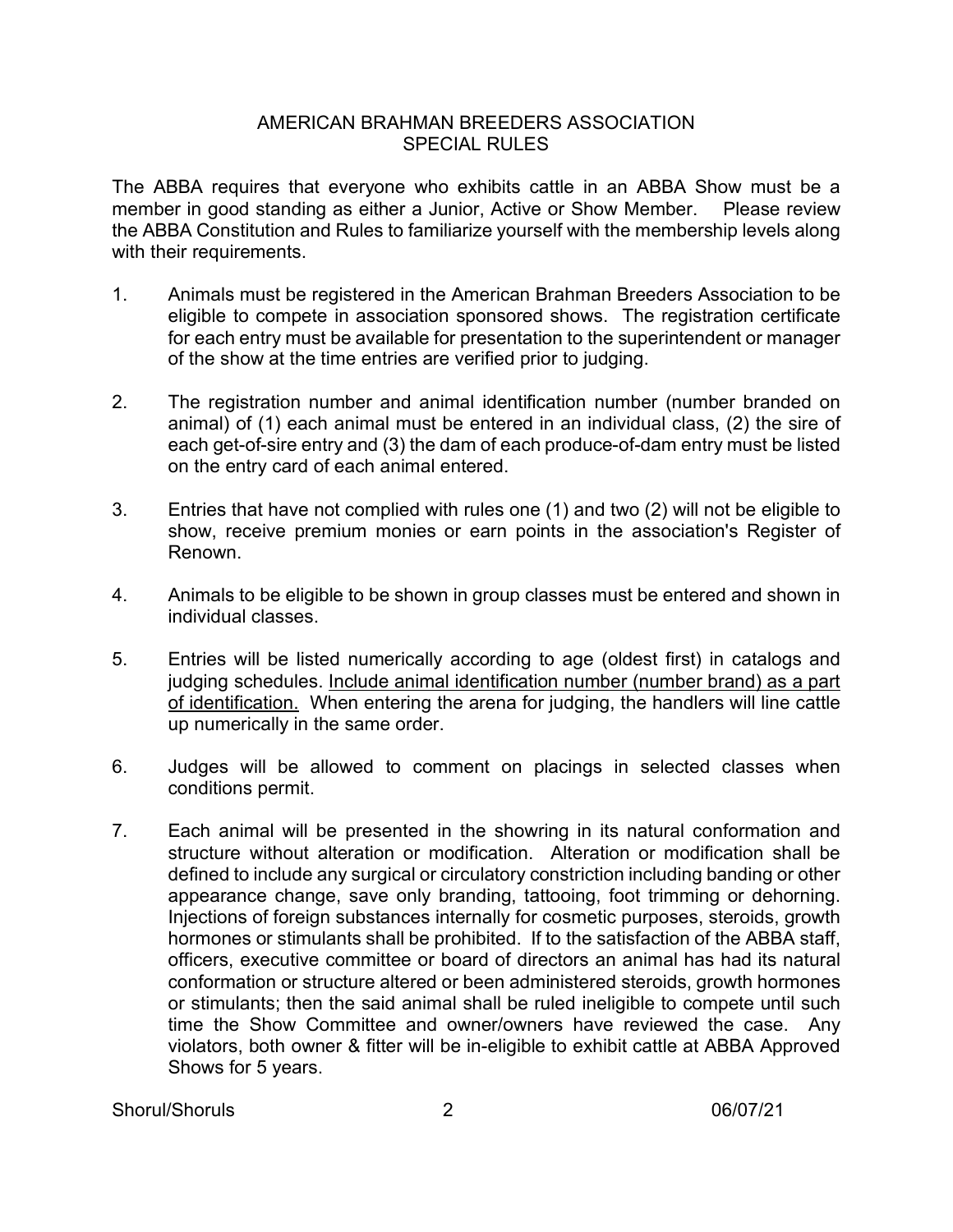- 8. If any exhibitor/owner/showman interferes in any way with the judge or shows disrespect to him, or to the show in the ring, the exhibitor/owner/showman may be dismissed by the judge or show management from the ring. The management may withhold from each exhibitor/owner/showman any premium monies that may have been awarded or take other steps deemed desirable.
- 9. In cases where families, companies, corporations, etc., are operated as a unit under the same management but have cattle also registered in the name of the individual partners, said cattle, even though bearing a different ownership brand, are eligible to be shown in competition under the firm name provided they have not been and will not be shown in the name of the individuals.
- 10. For females being shown in the four oldest classes \*\*CURRENT YEAR LESS 3 YEARS\*\* (females calved Sept. 1, \_\_\_\_\_\_ - August 31, \_\_\_\_, for Fall Shows; females calved Jan. I - Dec. 31, [60] for Spring Shows), exhibitor must have a certificate of pregnancy no older than 30 days issued by a licensed veterinarian or certified technician to be presented to show officials at time of check-in or registration paper check. The show reserves the right to perform pregnancy determination by palpation for females in the above classes at any given ABBA approved show if an official protest has been filed. Females exhibited in the last class **MUST** have her nursing natural calf at side. The only exemption from this rule will be cows that have already weaned a calf and a registration certificate of the calf **MUST** be presented to the judge. The pregnancy certificate will be checked at the ABBA National, International & any other participating show.
- 11. **\*All bulls will be shown with a nose ring or nose restraint with lead attached.**  A satisfactory Breeding Soundness Exam (BSE) will be required for bulls 2 years of age and older for National, International, and Kick-Off Classic. Exhibitors will be required to obtain a satisfactory BSE one in the fall and one in the spring to comply.
- 12. This deals with the produce of dam classes and the get-of-sire class. All group classes must be held by a handler in the show arena to be placed. At the International, National and any other participating show, the Original Registration Certificate or Original Copy (Blue with COPY across it) of each animal entering the ring for the group classes must be presented to the Show Official for parent verification. In an attempt to accommodate the exhibitors, the registration certificates of animals being exhibited in the group classes will be checked in advance at a specified time. Two animals for Natural Produce, four head for Embryo Produce and six head for the Get of Sire classes can be checked allowing the exhibitor to make the final selections prior to the show. If an exhibitor does not want to check papers early they would then have to bring papers on each animal that will enter the ring, at class check-in.

Embryo Produce of Dam - Two animals from the above classes produced by one dam by embryo transfer either or both sexes may be represented. No ownership

Shorul/Shoruls 3 06/07/21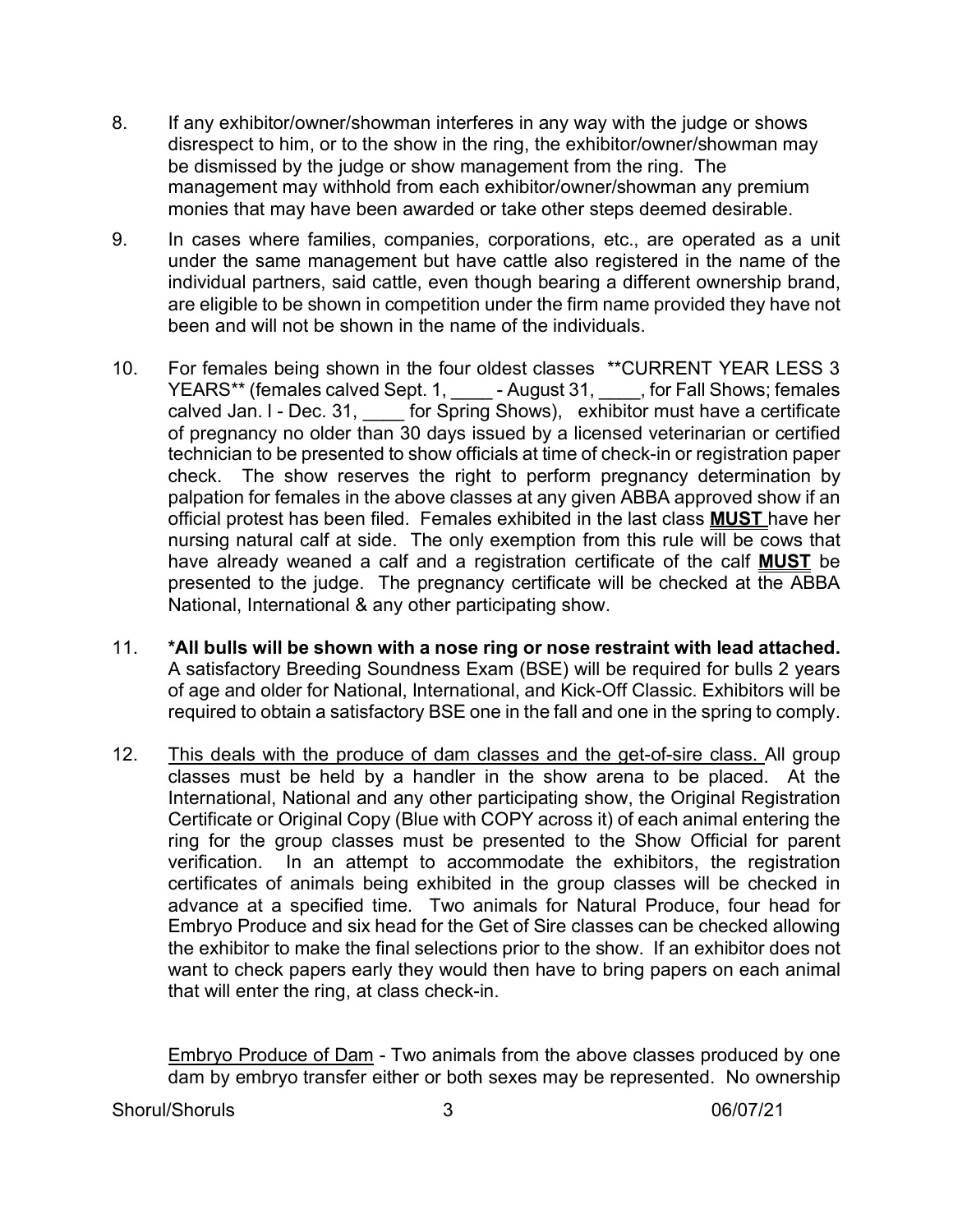requirement.

Natural Produce of Dam - Two natural born animals produced by one dam from the above classes, either or both sexes may be represented. No ownership requirement.

Get-of-Sire - Four animals from at least two dams by one sire from the above individual classes, both sexes represented. No ownership requirement.

- 13. No exhibitor shall be permitted to show more than one produce or embryo-produce of dam per dam.
- 14. Cows that are exhibited with calves at side must be in a lactating stage. Calves must be the natural calf of the cow being exhibited and must not exceed 240 days of age on day of judging. The judge will be made aware by the ring steward for those cows whose calves are ineligible to show by this rule.
- 15. Cattle will not be allowed to show if their switches have been balled or glitter applied to their skin.
- 16. Color Classification Rule effective with the 2018 ABBA International Show Houston For animals exhibited in ABBA approved shows, the following rules will apply:
	- A. The ABBA Color Chart will serve as the official breed resource for identifying the proper hair coat of registered Brahman cattle (see attached or charts are available from ABBA)
	- B. In order to show in the Red Show, an animal must have a minimum of 3 Red ancestors in their 3- generation pedigree. An animal with less than 7 out of 14 Red ancestors in the 3-generation pedigree may not show until color classified
	- C. Animals will be color classified by the ABBA Color Committee in order to compete at the International, National, Kick-Off Classic and All-American Shows. The Show Committee also has the right to color classify at any ABBA Approved Show unannounced.
	- D. The ABBA Color Committee shall consist of 3 primary members and 2 alternates, all with experience in the beef industry and with at least 2 of the members being ABBA Directors who are non-showing members. The Color Committee will be appointed by the ABBA President and will serve for the full show year.
	- E. Animals will be color classified by their predominant hair color based on the ABBA Color Chart.
	- F. Only if an animal is unable to be classified based upon the ABBA Color Chart, the animal's pedigree may be used to aid in color classification.
	- G. Once classified, the animal's paper will be stamped with the color classification and remain in that classification throughout its show career. Appeals can be sent to the Executive Committee within 30 days
	- H. If any animal is reclassified by the Color Committee, the ABBA must provide corrected papers to the current owner of that animal within 30 days of the reclassification at the owner's expense
	- I. Animals shown in group classes must show in the group class of the registered color of their sire for the Get-of-Sire and the registered color of their dam for the

Shorul/Shoruls 4 06/07/21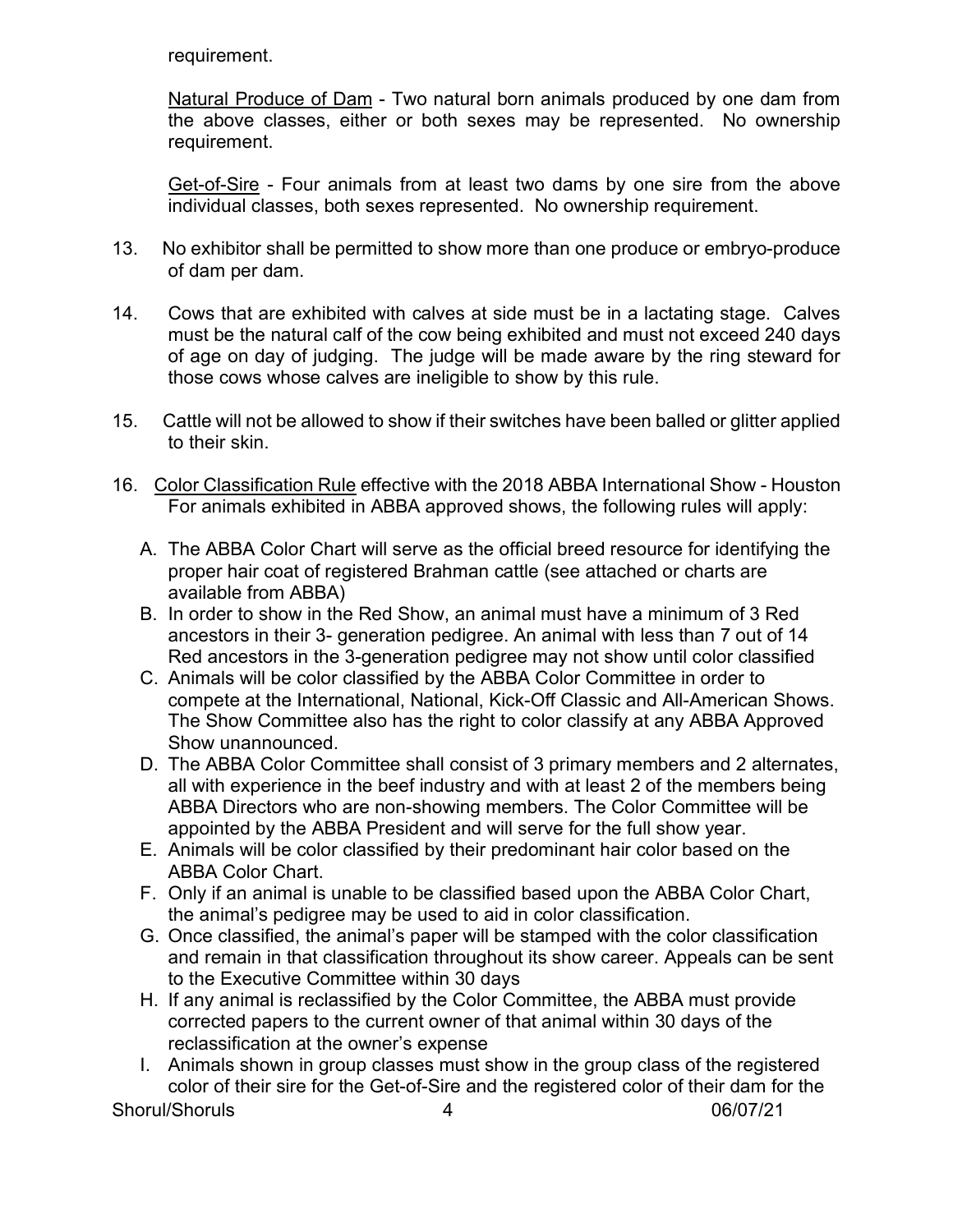Produce-of-Dam (ET & Natural)

- J. Both the exhibitor and owner of an animal that is shown in the wrong color division after being color classified will be ineligible to show any animals for 13 months following the infraction. The animal in violation will be disqualified for its entire show career and will forfeit all Register of Renown points
- K. Any ABBA member or exhibitor has the right to protest the color classification of any animal at any ABBA Approved Show to the Show Committee in writing within 30 days. Any animals already stamped with a color classification will not be reclassified.
- 17. The owner of record of any registered animal entered in an ABBA approved shows and/or his/her agent, exhibitor, fitter, handler and/or representative releases ABBA and its representatives from any and all liability that seller/owner might claim as a result of injury of any kind sustained before, during, or after handling cattle for any ABBA board approved activity.
- 18. Beginning January 21, 2019 for shows to remain approved point shows by ABBA they must maintain a forty (40) head average for the previous two (2) years. Shows must also follow the Requirements of ABBA Approved Shows.
- 19. All bulls two (2) years of age and older will be required to obtain a Satisfactory Breeding Soundness Exam once in the fall and once in the spring to show at the National, International, and Kick-Off Classic.
- 20. The official ABBA rules & procedures governing showing & exhibiting of registered Brahman cattle supersede any rules printed in any show catalog.
- 21. In an attempt to ensure that all animals receive an equal evaluation at the National and International Shows, classes with more than 30 entries may at the discretion of the Show Management and/ or ABBA Officials be split by age as evenly as possible.
- 22. Any animal that exceeds the weight & measurement requirements at the International Brahman Show, National Brahman Show, All American National Junior Show or any other designated show where weights & measurements are taken will be in-eligible to show at that show and any future ABBA Approved Shows until the next show that weights & measures are taken when they can requalify. Any animal that exceeds the parameters and is shown at an ABBA Approved Show before requalifying will be in-eligible to show their remaining career. Both the exhibitor and owner of the previously disqualified animal that is shown before requalifying will be in-eligible to show animals forever.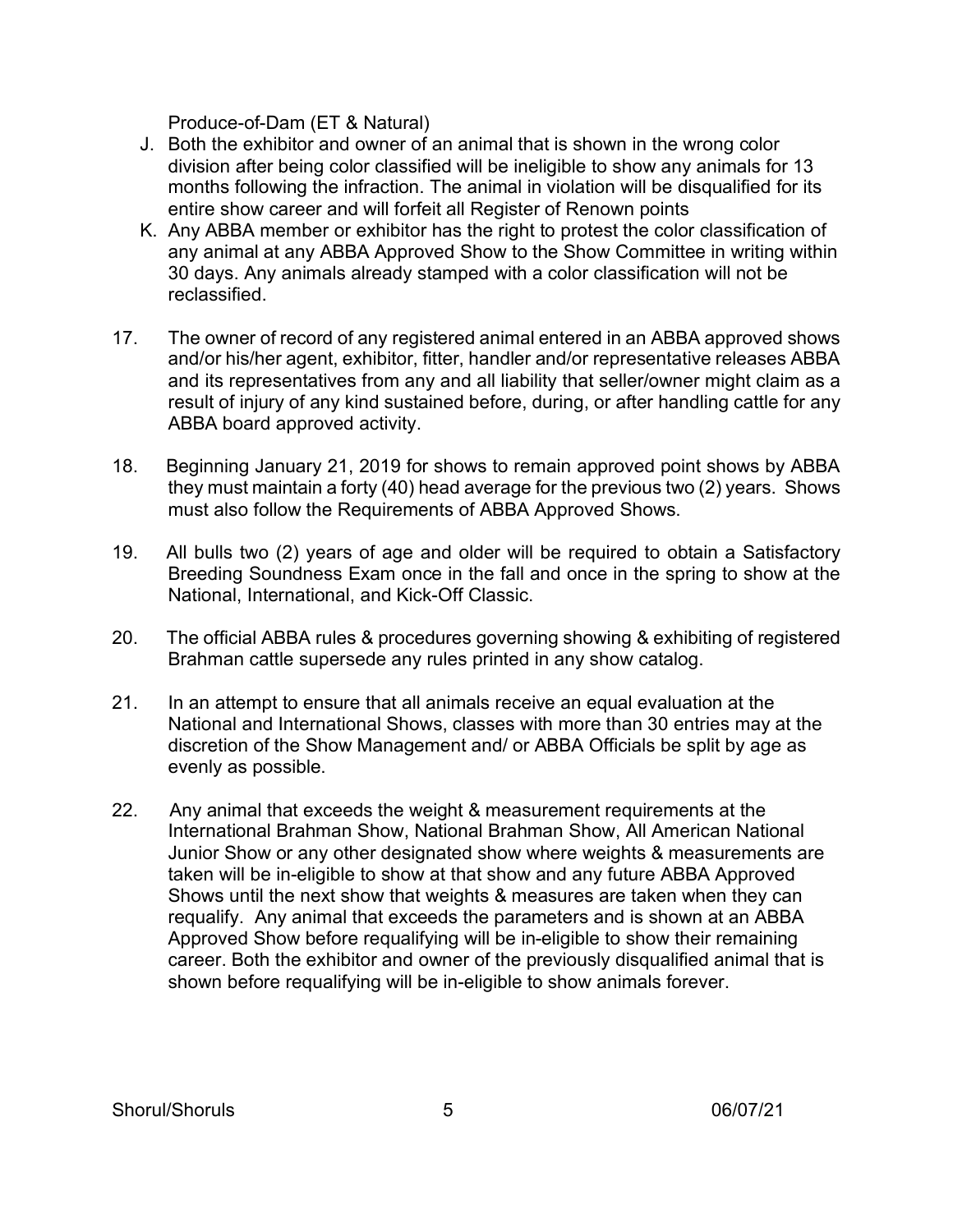**The American Brahman Breeders Association recognizes the importance of the showing and exhibition of American Brahman cattle and that the competitive evaluation in the show ring is but one method to evaluate animals in our breed. The competitive show ring includes exhibitors who present animals to be placed and approved ABBA judges.**

**This ABBA Show Ring Code of Conduct and Ethics seeks to insure that all participants, exhibitors, and approved judges act in accordance with these guidelines to help insure impartiality, honesty, and fairness to all concerned and in keeping with high standards expected of all ABBA endeavors.**

### **A. JUDGING PRIVILEGES**

**(1)** Designation as an ABBA approved Judge is a privilege, not a right, bestowed by the ABBA Show Committee, according to procedures formulated by the Show Committee and approved by the Board of Directors. This privilege shall be open to individuals whose bovine experience and expertise, as well as personal character, merits the honor. An individual's conduct as a Judge and their ability must be exemplary. An individual's conduct and judging performance will be subject to Show Committee and Executive Committee review.

# **B. EXHIBITOR, OWNER, BREEDER, MEMBER PRIVILEGES**

**(1)** Exhibiting an animal at an ABBA approved event is a privilege, not a right, bestowed by the ABBA to members, exhibitors, owners and breeders. An individual's conduct as a member, exhibitor, owner or breeder must be exemplary and is subject to Executive Committee review.

# **C. GUIDELINES FOR JUDGES - GENERAL**

- **(1)** Judges shall act with professional decorum at all times in a manner fitting and proper to one afforded the honor of officiating at any ABBA approved or sponsored show.
- **(2)** Judges shall act in a polite manner while carrying out each judging assignment.

Shorul/Shoruls 6 06/07/21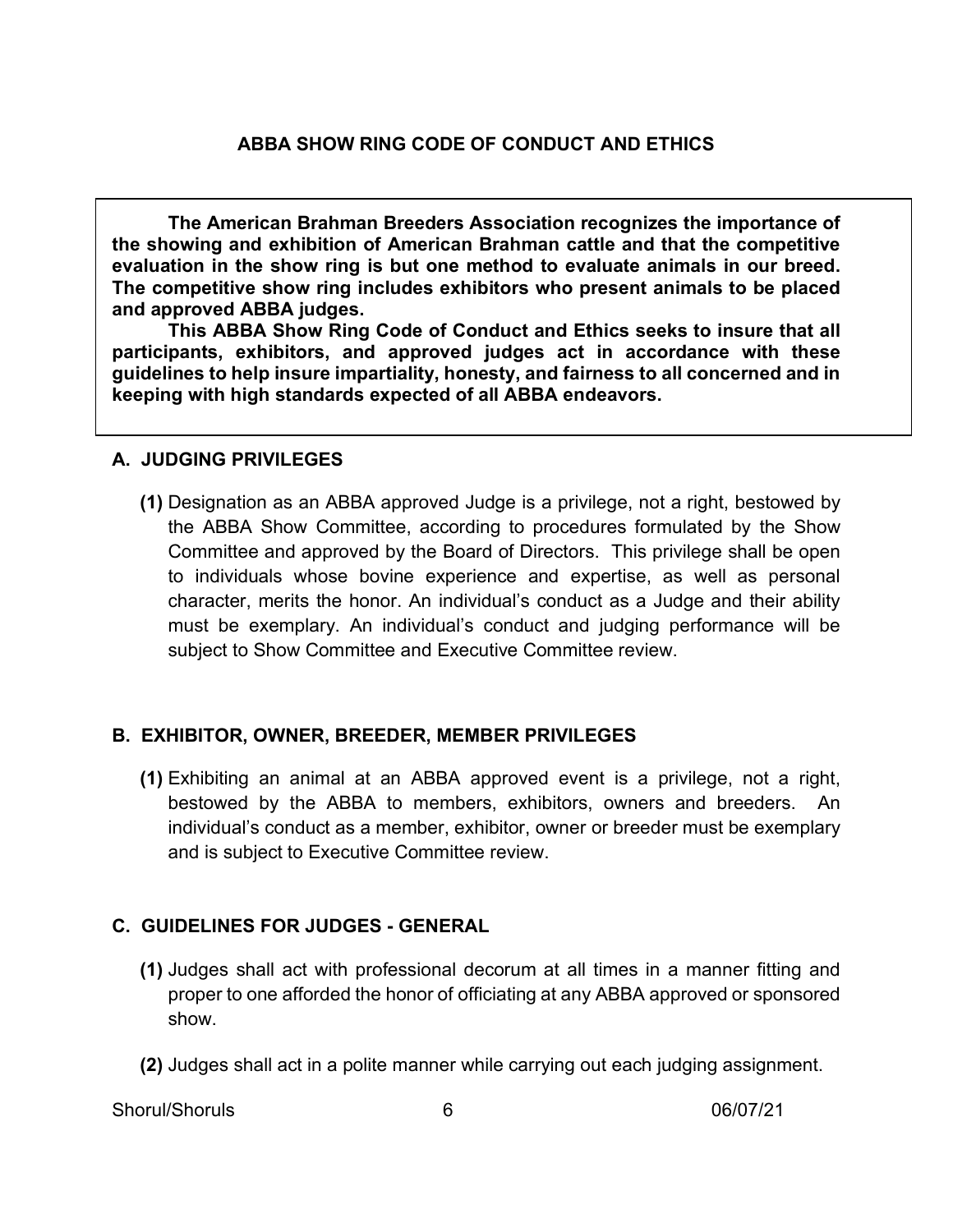- **(3)** Judges shall present themselves in attire that is acceptable, appropriate and comfortable for each judging assignment.
- **(4)** Judges shall be punctual in availability to fulfill their judging assignment.
- **(5)** Judges shall not judge two ABBA shows within a period of 6 months. This shall include not judging an AJBA or private ranch sponsored show within 6 months of an ABBA show.
- **(6)** Judges shall judge all animals in accordance with the ABBA Standard of Excellence and certify that they have read, understand and will abide by the ABBA Standard of Excellence by signing an affidavit provided by ABBA and returning it to the ABBA Executive Vice-President at the time they are added to the ABBA Approved Judges List.
- **(7)** Judges must certify that they have read, understand and will abide by the ABBA Show Ring Code of Conduct and Ethics by signing an affidavit provided by the ABBA and returning it to the ABBA Executive Vice-President at the time that they are added to the ABBA Approved Judges List.

# **D. JUDGING GUIDELINES - CONFLICT OF INTEREST/ETHICS**

- **(1)** Judges shall possess and project an unwavering air of integrity, impartiality and ethical behavior that protects the reputation of ABBA shows as being fair and welljudged.
- **(2)** Judges shall give every exhibitor a fair and equal opportunity in each and every class.
- **(3)** An animal may not be exhibited or shown under a Judge if that Judge was the breeder of the animal or has been owner, exhibitor, fitter, or agent of that animal.
- **(4)** An animal may not be exhibited or shown under a Judge if the animal is shown by a member of his/her immediate family or by an employee/employer of the Judge.
- **(5)** A Judge may not exhibit/show animals as an exhibitor, owner or breeder before those Judges that exhibited animals as an exhibitor, owner or breeder before him to judge for a period of 6 months between shows. This includes shows of all cattle breeds.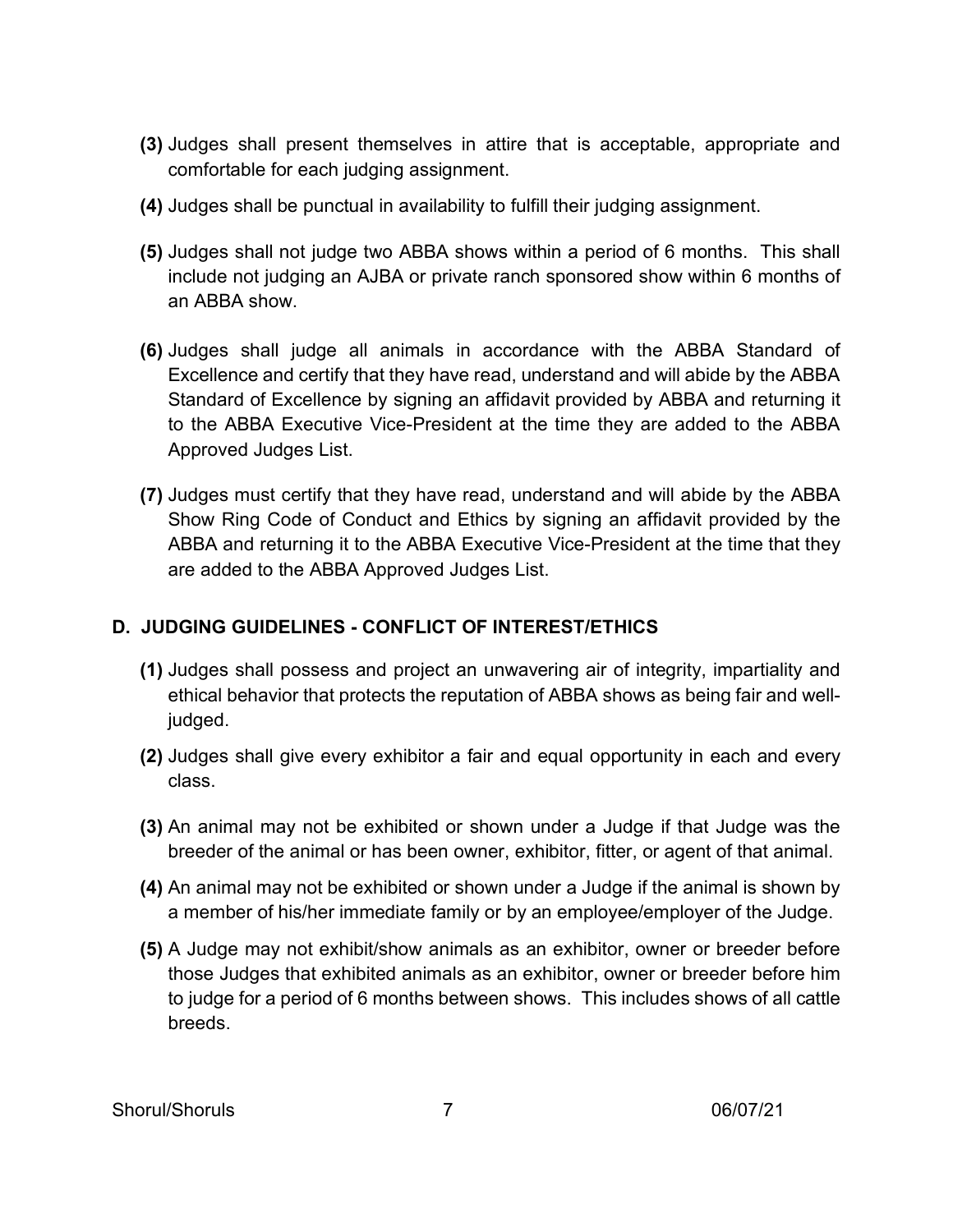- **(6)** Exhibitors, owners and breeders may not exchange genetics including live animals, semen and embryos with a Judge for 1 month prior to and after the date that Judge has judged their animals.
- **(7)** A Judge is responsible for disclosing a prohibited relationship as soon as they become aware of the problem to an ABBA official and/or the show representative if an animal is exhibited not in compliance with guidelines (3), (4), (5) and (6). The Judge should notify ABBA officials and/or the show representative and show management of the non-compliance at the next break, or prior to the class being placed. The animal should not be counted as an entry, and the animal shall not be placed in the class. All parties involved, including but not limited to the owner, exhibitor, breeder and Judge, will be held responsible in the event non-compliance occurs. The Executive Committee will investigate the matter and handle it in accordance with its findings and consistent with ABBA disciplinary rules.
- **(8)** A Judge must always act in the best interest of the ABBA avoiding any circumstances which create or appear to create a conflict of interest or raise ethical questions while officiating at any ABBA approved event in accordance but not limited to the following:
	- (a) Judges shall not travel with, dine with or meet with an exhibitor, owner, breeder or agent during the time period beginning 24 hours prior to an ABBA approved show they are judging and ending 24 hours after the ABBA approved show they have judged
	- (b) A Judge shall not appear on the show grounds more than one hour prior to the scheduled start of the show unless as directed or requested by show management.
	- (c) Judges shall talk only with representatives of show management, beyond the exchange of normal greetings, until the entire show or contest is completed.
- **(9)** The Show Committee will not assign Show Committee members judging assignments at the top 10 ABBA approved shows.
- **(10)** Replacement judges must be on the ABBA Approved Judges List.

#### **E. SHOW COMMITTEE**

**(1)** The ABBA President will appoint a Show Committee and Show Committee Chairperson. The Show Committee will: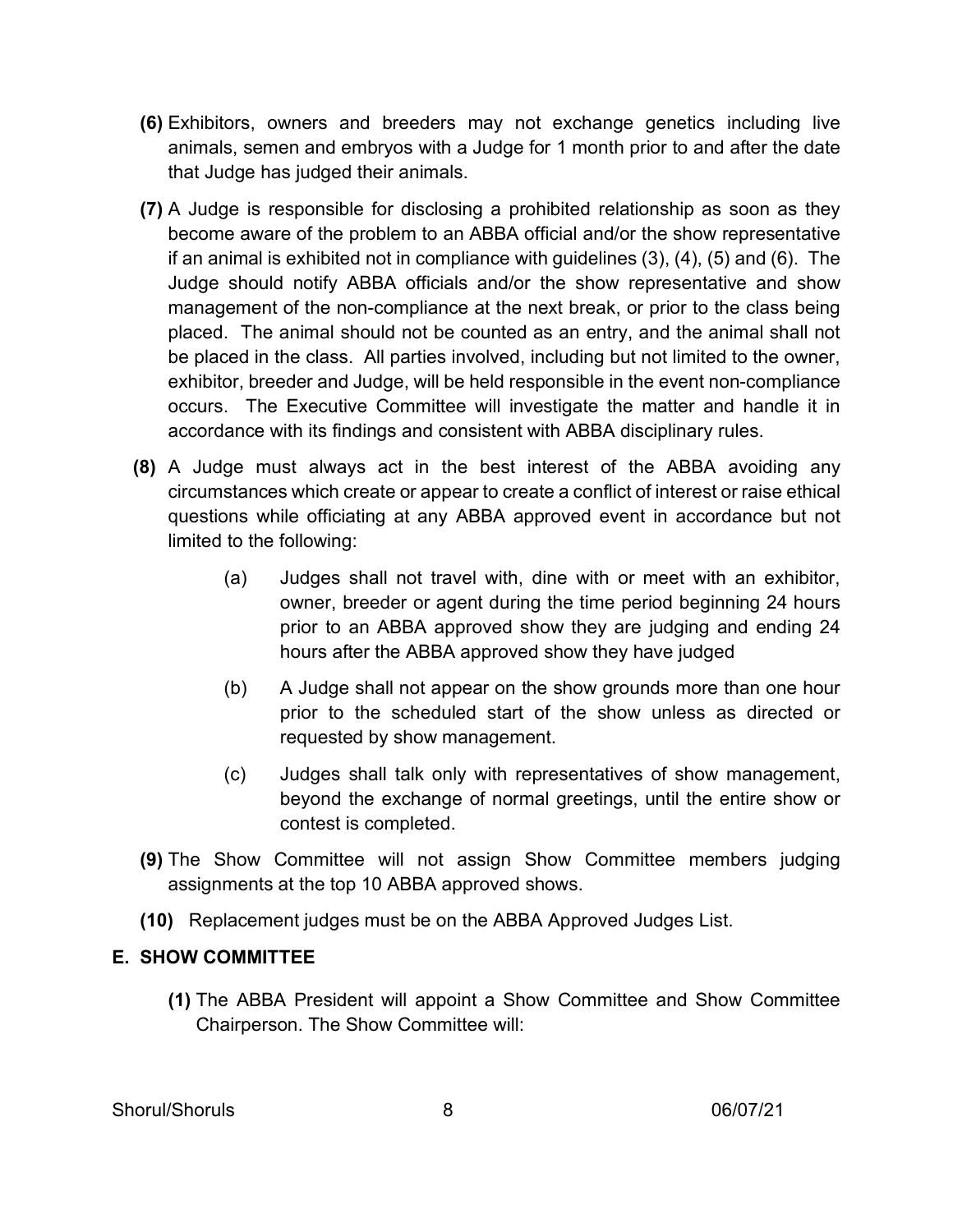- (a) Establish rules subject to Board of Director Approval to govern the Exhibition of animals to establish show classes, premiums, special rules and other details of livestock shows.
- (b) Will appoint all judges and/or remove judges from the list of ABBA Approved Judges.
- (c) May review any and all judging performances after ABBA sponsored or approved events.
- (d) The Show committee, upon receipt of information which adversely affects a person's ability to be a Judge, may temporarily or permanently suspend a Judge's privileges pending the results of their findings.

### **F. EXECUTIVE COMMITTEE**

- **(1)** The ABBA Executive Committee, upon receipt of information which adversely affects a person's ability to be a Judge, shall have the authority to discipline, penalize, and/or remove a Judge's name from the approved Judges list.
- **(2)** The ABBA Executive Committee, upon receipt of information regarding an exhibitor's, owner's, breeder's or member's infraction of the ABBA Show Ring Code of Conduct and Ethics, shall have the authority to discipline, penalize or suspend certain rights of ABBA membership.

#### **G. REPORTING INFRACTIONS/GRIEVANCES**

- **(1)** A Judge must present in writing any grievances within thirty (30) days of the incident that they may have against an exhibitor, owner or breeder to the ABBA Executive Vice President.
- **(2)** Any ABBA show official, officer, director or member witnessing a grievance against a Judge, or infraction of the ABBA Show Ring Code of Conduct and Ethics by an exhibitor, owner or breeder should report the grievance or infraction in writing to the ABBA Executive Vice President within thirty (30) days. Infractions and grievances may include but not be limited to any: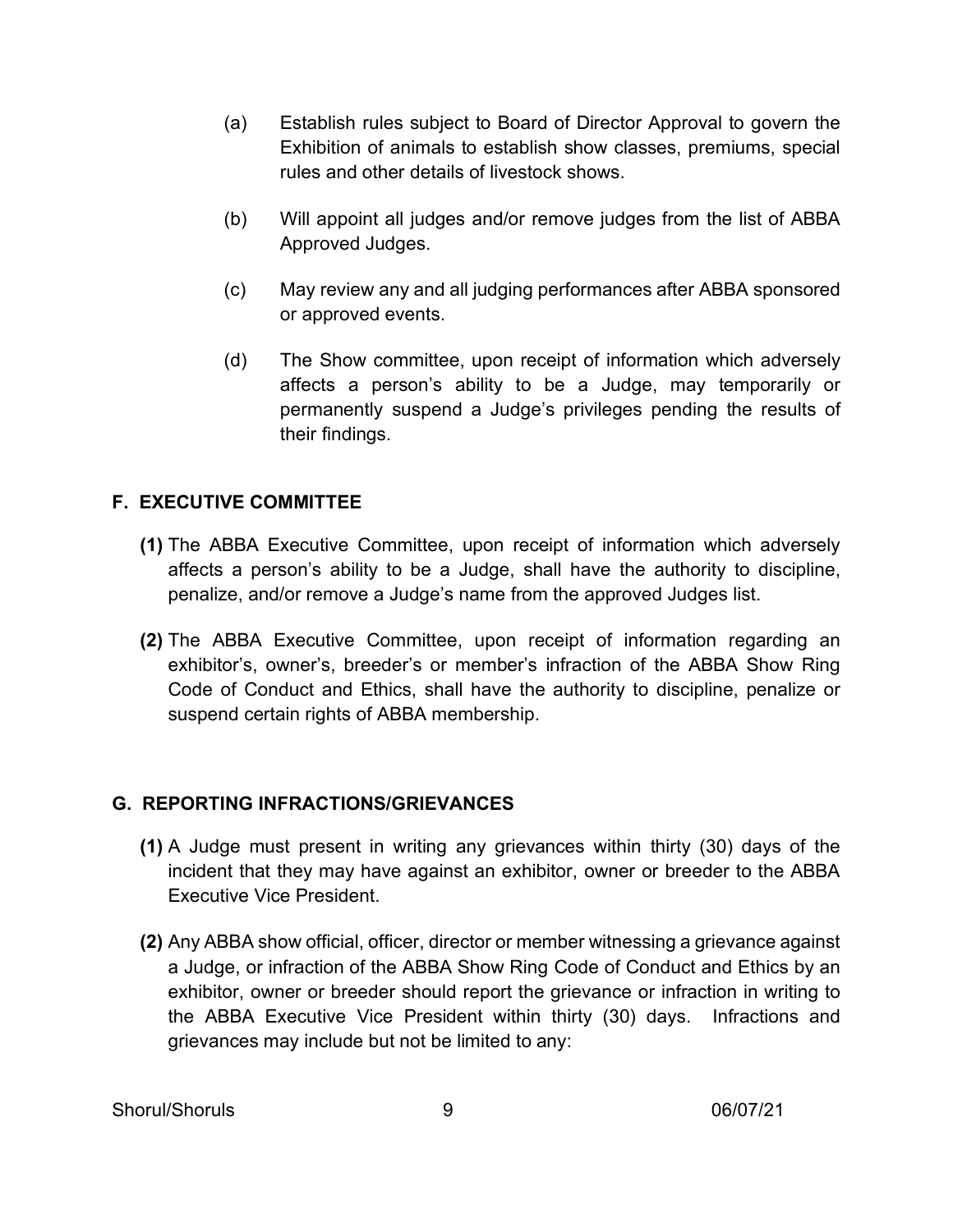- (a) Attempt by an individual to have the Judge favor or disfavor a particular entry or exhibitor.
- (b) Offer of information to the Judge that may be regarded as designed to influence the Judge.
- (c) Offer of an inducement and/or bribe to a Judge to advantage or disadvantage a particular entry or exhibitor.
- (d) Disrespectful behavior or interference on the part of an exhibitor, owner or breeder towards a Judge, show ring management, ABBA officials or other exhibitors during the time a show is in progress. This includes any conduct detrimental to the breed or show.
- (e) Misrepresentation of the age, status or classification of the animal for the class in which the animal is shown.
- (f) Exhibition of any animal whose natural appearance has been surgically or otherwise artificially altered.
- **(3)** Any infractions and grievances to be reported regarding a Judge's conduct or judging performance by an exhibitor, owner, breeder or ABBA member must be filed in writing to the ABBA Executive Vice President within 30 days of the individual gaining knowledge of the incident.
- **(4)** Any infractions and grievances to be reported by an ABBA member regarding an exhibitor, owner or breeder must be filed in writing to the ABBA Executive Vice President within 30 days of the individual gaining knowledge of the incident.

# **H. PROCESS OF A FILED COMPLAINT**

Upon receipt of a filed complaint, the Executive Vice President shall promptly forward the complaint to the Chairman of the Executive Committee to determine whether the allegations of the complaint would, if proven, constitute an infraction of the ABBA Show Ring Code of Conduct and Ethics. The procedures that will be followed in regards to the Investigation, Right of Hearing, Suspension and Appeal will follow the procedures outlined under Violative Conduct (Rule I; Section 7, III-VII).

Disciplinary actions by the ABBA Executive Committee may include but not be limited to:

> (a) Suspension or removal of a Judge from the ABBA Approved Judge's list.

Shorul/Shoruls 10 06/07/21